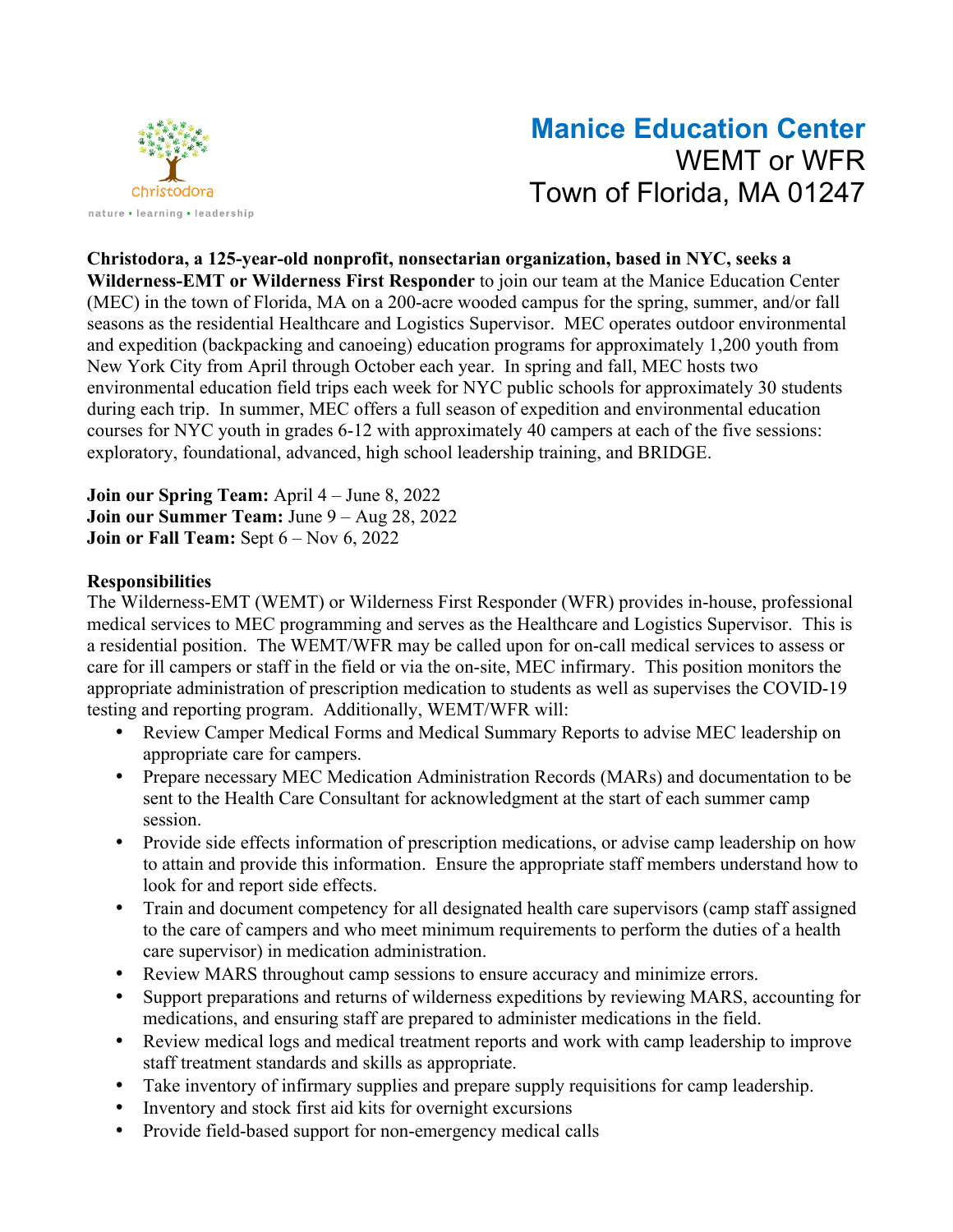- Works closely with the MEC Assistant Director in spring and fall to supervise logistics for the afternoon trips for public school field trips
- Works closely with the Excursions Supervisor to manage  $\sim$  20 backpacking and canoeing overnight trips, ranging from one to four nights during the summer
- With the Excursions Supervisor, closely mentors high school Teaching Assistants (TAs) who manage the gear barn and lead introductory backcountry lessons
- Supervise logistics for all excursions, sign off on final departure checklists for equipment, and manage equipment de-issue when trips return to MEC
- Transport students to and from wilderness trips and occasionally assist with participants traveling to and from New York City

## **Acknowledgement**

The staff of the Manice Education Center acknowledges that, as outdoor professionals, we continue to live on and make a living from the unceded ancestral lands of the indigenous people who stewarded this area for generations before the arrival of European settler colonialism. These people and sovereign nations include the Mohican, now known as the Stockbridge-Munsee Band in what is currently called Wisconsin, the Pocumtuc, the Nipmuc, and the Wabanaki, though much of this collective history remains lost or stolen through the effects of European settler colonialism, and we acknowledge there may still be more peoples who stewarded these lands. These nations are not currently represented in the board, directors, or employees of Christodora, Inc., which owns and operates MEC, and MEC continues to benefit from the oppressive history of colonialism and industrial agriculture that has forever altered the ecosystems of the region. We recognize there will be implications for how Christodora must alter its thoughts and decisions in benefitting from educating youth on these ancestral lands, and we welcome dialogue in this work, as this is only a small step toward repairing the generations of injustice done to these people and nations.

# **Qualifications**

- NREMT certification or WFR certification from recognized provider
- Massachusetts EMT license preferred
- CPR/AED for healthcare providers, oxygen administration, and epinephrine administration (or equivalence to Red Cross Anaphylaxis Certification)
- Demonstrate competency for above listed responsibilities and duties through documented prior work experience or equivalent experience
- Requires a medical physical, immunizations per MA camp regulations, and background clearances to work in youth setting
- Valid drivers license
- Experience with Salesforce, Dropbox, Google Suite, and Microsoft Suite preferred
- Applicants who can commit for all three seasons strongly preferred

# **Physical Requirements and Working Conditions**

- Requires ability to work in an outdoor environment in most types of weather
- Requires speaking, reading, writing, and use of office equipment
- May occasionally require standing or sitting for long periods of time when doing presentations, trainings, and other activities
- Evening and weekend work may be required and all schedules will be agreed upon and approved by the MEC Director
- Takes care of, and protects from damage, all company property signed out to them, which may include: keys, phones, radios, vehicles, passwords, etc.